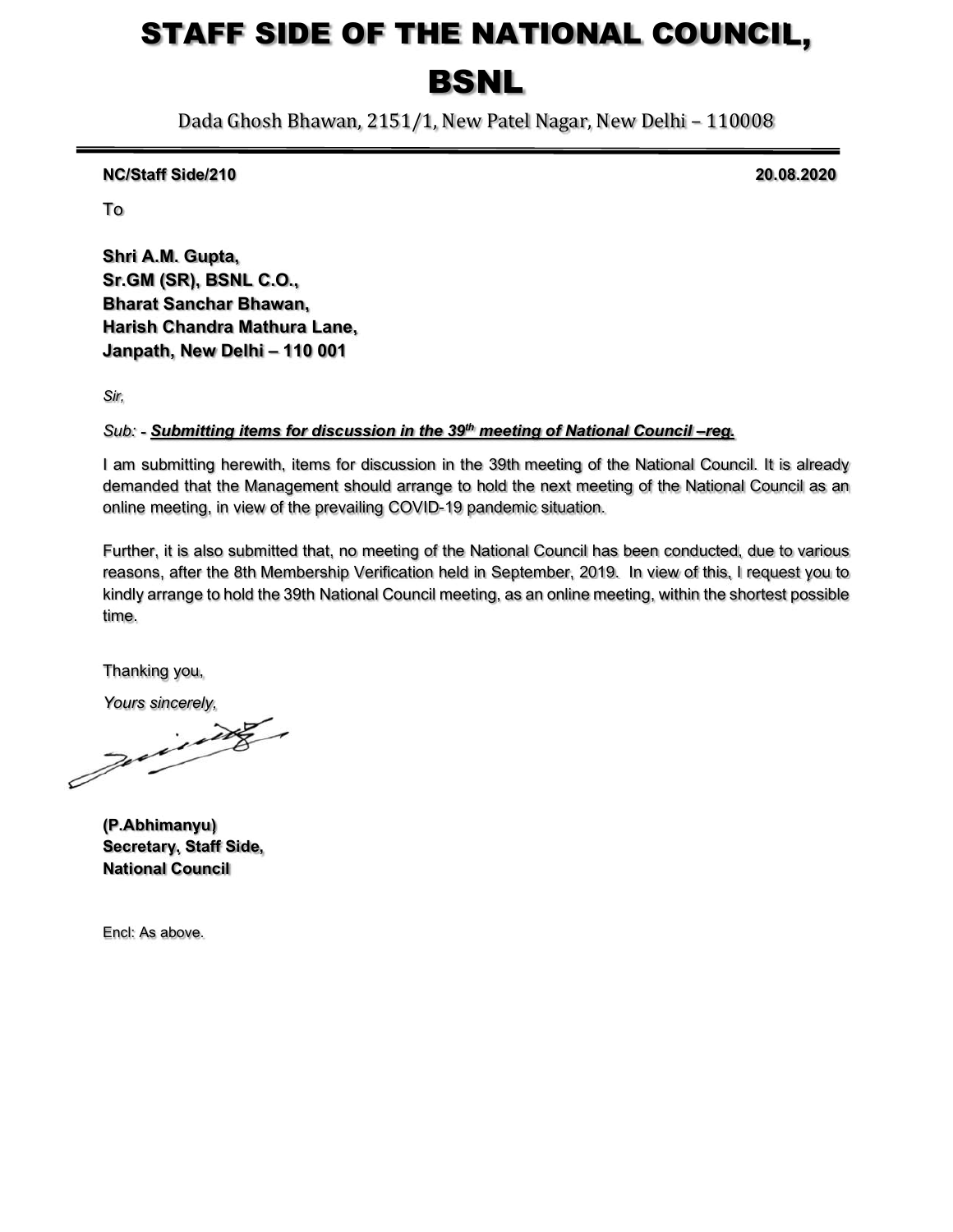# Items for discussion in the 39th National Council meeting.

(1) Resuming of the negotiations for revision of wages of the Non-Executives and signing of the agreement without further delay.

The 3<sup>rd</sup> Wage Revision of the Non-Executives of BSNL has become due from 01.01.2017. The DPE, vide it's OM No.W-02/0015/2016-DPE(WC)-GL-XXIV/17 dated 24th November, 2017, has already issued guidelines for the Wage Revision of the workers of the Central Public Sector Enterprises (CPSEs).

Based on the aforementioned letter of the DPE, the Department of Telecommunications, vide it's letter no.F.62-2/2016-SU dated 27th April, 2018, has already written to the CMD BSNL, conveying it's approval for starting the Wage Negotiations of the Non-Executives of BSNL. Vide para no.2, the DoT has also mentioned in it's letter that, the wage settlement arrived at after the negotiations, should be submitted to it before implementation.

In accordance with the aforementioned DoT letter, the BSNL Corporate Office, vide letter no.F.No.BSNL/38-1/SR/2016 dated 19.07.2018, has constituted the Joint Committee, to recommend the wage structure for the Non-Executive employees. Shri H.C. Pant, CGM (Legal), has been nominated the Chairman of the Joint Committee.

 The Joint Committee has held several rounds of discussions and the negotiations have already reached an advanced stage. However, the Management, due to the reasons best known to it, has stopped calling the meetings of the Joint Committee. In view of this, both the Recognised Unions have made a representation to the Management, requesting to resume the wage negotiations.

Vide it's letter no.BSNL/12-1/SR/2019/pt. dated 15.07.2019, the Management has replied to both the Recognised Unions that, the wage negotiation could not be resumed in view of the fact that, there was no Recognised Union at that time. Further, it has also been assured in that letter that, the wage negotiations would resume with the Recognised Unions, once the Membership Verification process was over.

We wish to point out that, the Membership Verification of the Non-Executives was held on 16.09.2019 and that the results were declared on 18.09.2019. Based on the results of the Membership Verification, BSNLEU and NFTE BSNL have been recognised as the Main Recognised Union and the 2nd Recognised Union respectively. It is going to be one year since the Membership Verification is held. However, the Management has not kept it's assurance given in it's letter no. BSNL/12-1/SR/2019/pt. dated 15.07.2019 that the wage negotiations would resume after the Membership Verification.

Hence, it is demanded that, the wage negotiations should be resumed immediately and the Wage Revision Agreement should be signed.

# (2) New Promotion Policy.

The NEPP (Non-Executive Promotion Policy) for the Non-Executive employees was implemented in March, 2010. In fact, the agreement for this promotion policy was signed between the Recognised Union, viz., BSNLEU and the Management way back in October, 2008. Hence, it is already 12 years, since the agreement for the NEPP was signed. During these 12 years, new technology has come in a big way in the Company, which is warranting increased efficiency from the employees. Moreover, the employees directly recruited by BSNL after 01.10.2000, are having a grudge that they are discriminated vis-a-vis the employees who are absorbed from the DoT. All these factors have necessitated the changing of the existing Promotion Policy. Hence, it is demanded that the Management should initiate steps for introducing a new promotional policy for the Non-Executives.

(3) Requesting to extend the benefit of payment of compensation of Rs.10 lakh to the employees of BSNL who succumb due to COVID-19.

The DoT, vide it's letter no.36-11/2015-SR dated 6th December, 2016, addressed to the CMD BSNL and other heads of the PSUs coming under the Department of Telecommunications, issued guidelines for granting compensation to the families of the officials, deceased due to accidents while on duty. As per this letter, an amount of Rs.10 lakh is to be paid as compensation to the families of the persons who died while on duty, in accidents.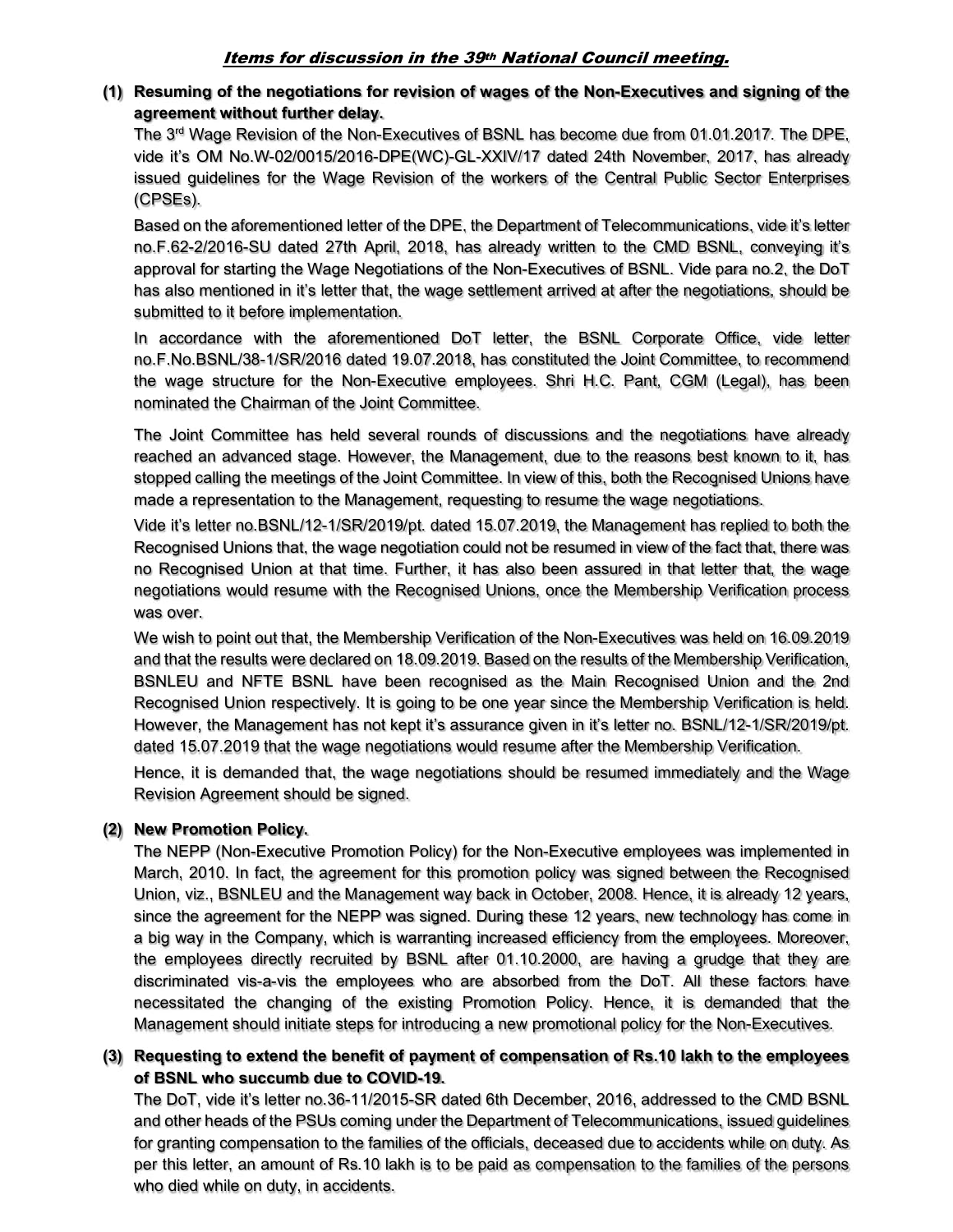The Department of Posts, vide it's letter number 100-4/2020-Pen. dated 17.04.2020 has laid down that, an amount of Rs.10 lakhs is to be paid to the departmental employees, who succumb to COVID-19 while brought on duty. The Ministry of Home Affairs O.M. number 14-3/2020-DM-I (A) dated 15.04.2020 has been cited in this letter, which declares the postal service has an essential service.

It is needless to state that the aforementioned O.M. of the Ministry of Home Affairs has declared Telecommunications also as an essential service.

During this period, when the nation is experiencing the fury of the COVID-19, the BSNL employees are carrying out the jobs of operating and maintaining the networks and installations of BSNL. With the view to provide the much required assistance to various authorities, for fighting the COVID-19 menace, the employees of BSNL are also engaged in the provisioning of FTTH and other connections, for which they are visiting the hospitals and various other places, loaded with the Corona Virus. Hence, it is needless to state that the BSNL employees are having the risk of contracting the Corona Virus infection.

 Under these circumstances, it is demanded that, the BSNL Management should also to take immediate steps, for bringing the BSNL employees who succumb due to the COVID-19, under the coverage of payment of the compensation of Rs.10 lakh. Since the Department of Posts, which is coming under the Ministry of Telecommunication, has put in place such a scheme to it's employees, the BSNL should also introduce the scheme to it's employees.

### (4) Non-declaration of the results of the JTO LICEs conducted in Punjab circle.

The results of the JTO LICE under 50% quota, held on 26.05.2019 in Punjab circle, have not been declared so far. This is due to the pending court cases. Further, the results of the JTO LICE, held under 50% quota, in December, 2016, are also not declared so far. Besides, the candidates who got qualified in JTO LICE, held in September 2016, are also not deputed for training till date, due to the legal wrangling. Since, the future of a substantial number of Non-Executives, who are aspiring to get promoted as JTOs, is in jeopardy, an intervention at the Corporate Office level is very much required to bring the litigations to an end. The following is an overview of the issue: -

 The JTO LICE under 50% quota, for the vacancy year 2013-14 was held in May, 2016. However, the Punjab circle administration reduced the number of vacancies, after the results were declared, stating that their earlier calculation was wrong. Since the vacancies were reduced, many candidates are affected. Hence, the affected JTO LICE candidates approached the Hon'ble CAT, Chandigarh.

In the Hon'ble CAT, the BSNL Management verbally submitted that it would not implement SC / ST reservation in the JTO LICE. Taking cognisance of the submission of the BSNL Management, the Hon'ble CAT directed the BSNL Management not to extend the benefit of reservation and to depute the qualified candidates for training. Consequent to this, the Punjab circle administration restored the JTO LICE vacancies that it had reduced earlier.

 However, after deputing the qualified candidates for training, the Punjab circle administration made an appeal in the Hon'ble Punjab and Haryana High Court. In it's appeal, the Punjab circle administration submitted that, being a PSU, BSNL had to implement the rules regarding SC/ST reservation. In response to this, the Hon'ble Court observed that, similar cases are going on in many parts of the country and stated that everyone has to wait till the Supreme Court delivers it's judgement on the issue.

 JTO LICE, under 50% quota, for the vacancy year 2014-15, was held in September, 2016. The number of vacancies declared for this exam in Punjab circle were 21 vacancies for OC candidates and 8 vacancies for SC candidates. However, 56 vacancies of SC /ST category and 18 vacancies of OC category, which were unfilled vacancies of the JTO LICE held for the vacancy year 2013-14, were not carried over to the JTO LICE held in September, 2016.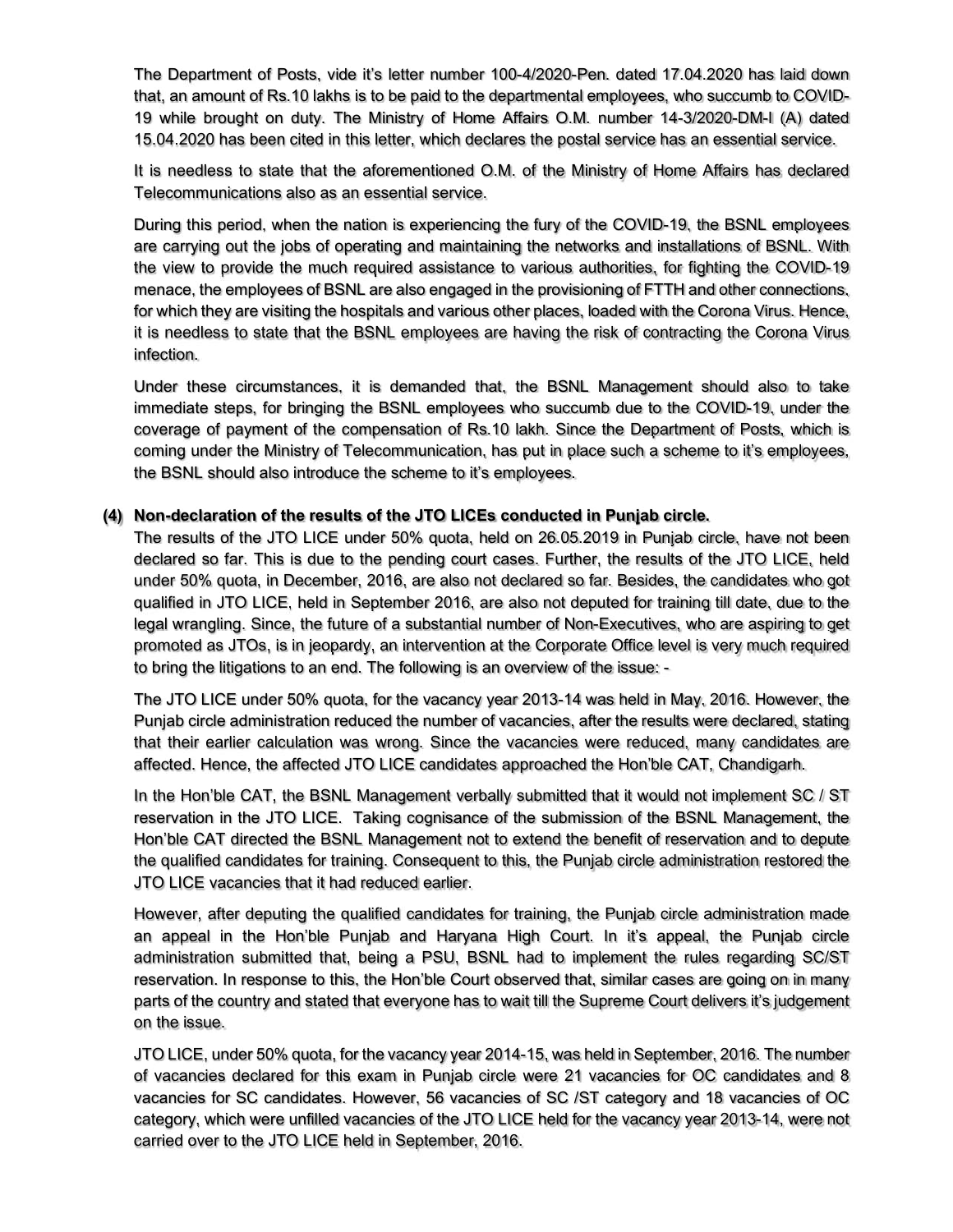Demanding to carry over the unfilled vacancies of the Recruitment Year 2013-14 to the JTO LICE held in September, 2016, some candidates approached the Hon'ble Court. Consequent to this, the 29 candidates, who got qualified in the JTO LICE held in September, 2016, were also not deputed for the training by the BSNL Management.

 Apart from this, some SC/ST candidates have also approached the Court with the prayer that, the SC/ST candidates who passed the exam on merit, should be shifted to the OC quota. In addition to this, some OC candidates have also approached the Court. Their contention is that, after submitting to the Hon'ble CAT, Chandigarh, that it would not implement SC/ST reservation, the BSNL has implemented SC/ST reservation in the JTO LICE held for the vacancy year 2014-15.

 As a result of all these Court cases, the results of the JTO LICEs held in December, 2016 and in May, 2018, have not been declared so far. In addition to this, the candidates who have got qualified in the JTO LICE, held in September, 2016, have not been deputed for training. Since, the above mentioned litigations are likely to drag on for quite some time, the future of many employees, aspiring to become JTOs, is being ruined. Hence, it is requested that, the BSNL Corporate Office should find a solution to bring the Court cases to an end.

 At this juncture, a compromise formula could very well be worked out, for bringing the court cases to an end. In this connection, it is brought to the notice of the Management that, the OC candidates, as well as SC/ST candidates, have already submitted affidavits to the Punjab circle administration, wherein they have promised that they would withdraw their cases, provided the results of the JTO LICE held in September, 2016, are revised by carrying over the 56 unfilled SC/ST vacancies and 18 unfilled OC vacancies of the recruitment year 2013-14.

 Considering the future of the aspiring JTO candidates and also the interest of the Company, it is requested that the Management may kindly consider the above proposal submitted by the JTO LICE candidates and thereby help to bring the litigations to an end.

## (5) Restoration of the Compassionate Ground Appointments.

The Corporate Office, vide it's letter no.273-18/2013/CGA/Estt-IV dated 09.04.2019, has kept the Compassionate Ground Appointments under abeyance for a period of 3 years. The stressed financial condition of the Company was cited as the reason for keeping the Compassionate Ground Appointments under abeyance. BSNLEU, vide it's letter no.BSNLEU/512(CGA) dated 10.04.2019, has opposed the above mentioned decision of the Management and requested to review the decision and to restore the Compassionate Ground Appointments.

It is already one year since the Compassionate Ground Appointments are kept under abeyance. It is also not out of context to mention here that, a Voluntary Retirement Scheme has also been implemented in BSNL in January,2020 and as much as 79,500 employees have been retired. Thus, when half the strength of the employees of the Company has been reduced, we strongly feel that there is no necessity to continue to keep the Compassionate Ground Appointments under abeyance.

It is also a fact that, in the present circumstances, only a negligible number of persons will get appointment under Compassionate Ground and it will not be a big burden to the Company. Rather, by restoring the Compassionate Ground Appointments, the Company will be rendering justice to the families of the employees who die in harness.

In view of the foregoing, it is requested that the Compassionate Ground Appointments may be restored.

## (6) Non-payment of wages to the contract workers.

BSNLEU has already drawn the attention of the Management on various occasions, to the issue of non-payment of wages to the contract workers, for the past one year. However, not much improvement has come on this issue. Barring some small amounts released to some circles by the Corporate Office, the problem remains by and large unchanged throughout the country.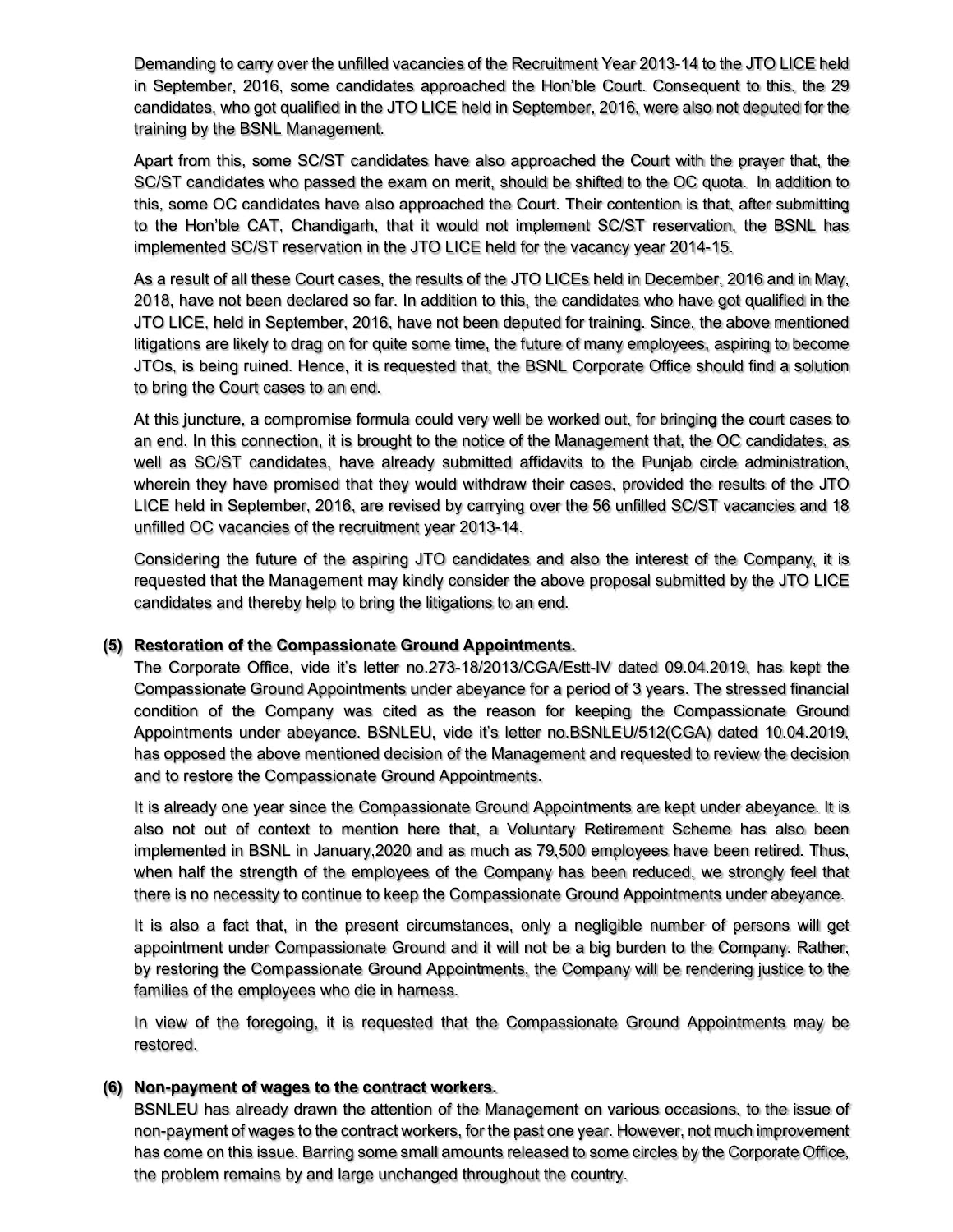We agree that BSNL is undergoing severe financial strain. At the same time, the sufferings of the families of the contract workers, due to non-payment of wages for the past one year should not be downplayed. It is a fact that, 13 contract workers have committed suicide, due to the crisis created by non-payment of wages. It will not be an exaggeration to state that the families of the contract workers are in starvation.

 Under these circumstances, once again it is requested that necessary funds may be allotted to the circles, for the immediate payment of wage arrears to the contract workers.

# (7) Curtailment of the existing medical facility by reducing the ceiling for outdoor medical claim from 23 days to 15 days – demanding to restore the ceiling of 23 days.

The BSNL Corporate Office, vide it's letter number BSNL/Admn.I/15-12/18 dated July 10, 2018, has laid down that, the annual ceiling for reimbursement of Outdoor Treatment will be 23 days' salary (basic pay + DA). However, all of a sudden, the Corporate Office, vide it's letter no.BSNL/Admn.I/15- 12/18 dated 08.05.2020, has arbitrarily cut down this ceiling from 23 days to 15 days. BSNLEU strongly protested this arbitrary and unilateral curtailment of the existing medical facility of the employees and demands that it should be immediately restored.

 When the top officers of BSNL, are availing the luxuries at the cost of the Company, the Management is curtailing even the existing medical facility of the employees, in the guise of austerity measure.

It is not out of context to mention here that, the Management had earlier claimed that BSNL would be turned into a profit making company, through the implementation of the much 'tom-tommed' VRS-2019. However, it is ironical that, even after implementation of the VRS, the Management is searching for ways and means, like curtailing the medical facility of the employees, to manage the finance of the Company.

 Hence, the Management is requested to immediately restore the ceiling for the outdoor treatment back to 23 days.

## (8) Holding of LICEs for promotion to JAO, JTO, JE and TT cadres.

The LICEs for promotion of Non-Executive employees are overdue and the promises and assurances to Union for the same have not been honoured. The officials are being denied their due and justified promotions on one or the other pretext. It is disheartening.

It is, therefore, urged that the notifications for LICEs be issued on overriding priority basis.

#### (9) Payment of salary to employees on due date and clearance of claims and dues.

The salary of employees are not being paid on due dates causing sufferings and hardships to employees and their families. The Management is not depositing contribution of GPF, Pension and Superannuation benefits for absorbed employees and BSNL recruits respectively. The recoveries made in respect of LIC EMI, Cooperative Societies etc., from employees are not being deposited causing avoidable hardships. Medical and TA claims of employees including retired personnel are not being settled.

It was declared by Management from house top that the wage bill is very high in the PSU and after the exit of employees through VRS all will be set right but situation is proving otherwise.

#### (10) Regularisation of existing TSMs and revision of their wages.

The contingent employees conferred temporary status in DoT period are still not regularised even after 20 years. It is great injustice to poor employees. The TSMs be regularised in view of their contribution to the BSNL.

The pay revision of CG employees has been done long ago but the BSNL has still not revised their wages though BSNL has formulated a formula long ago for this.

It is urged that needful be done to redress the grievances.